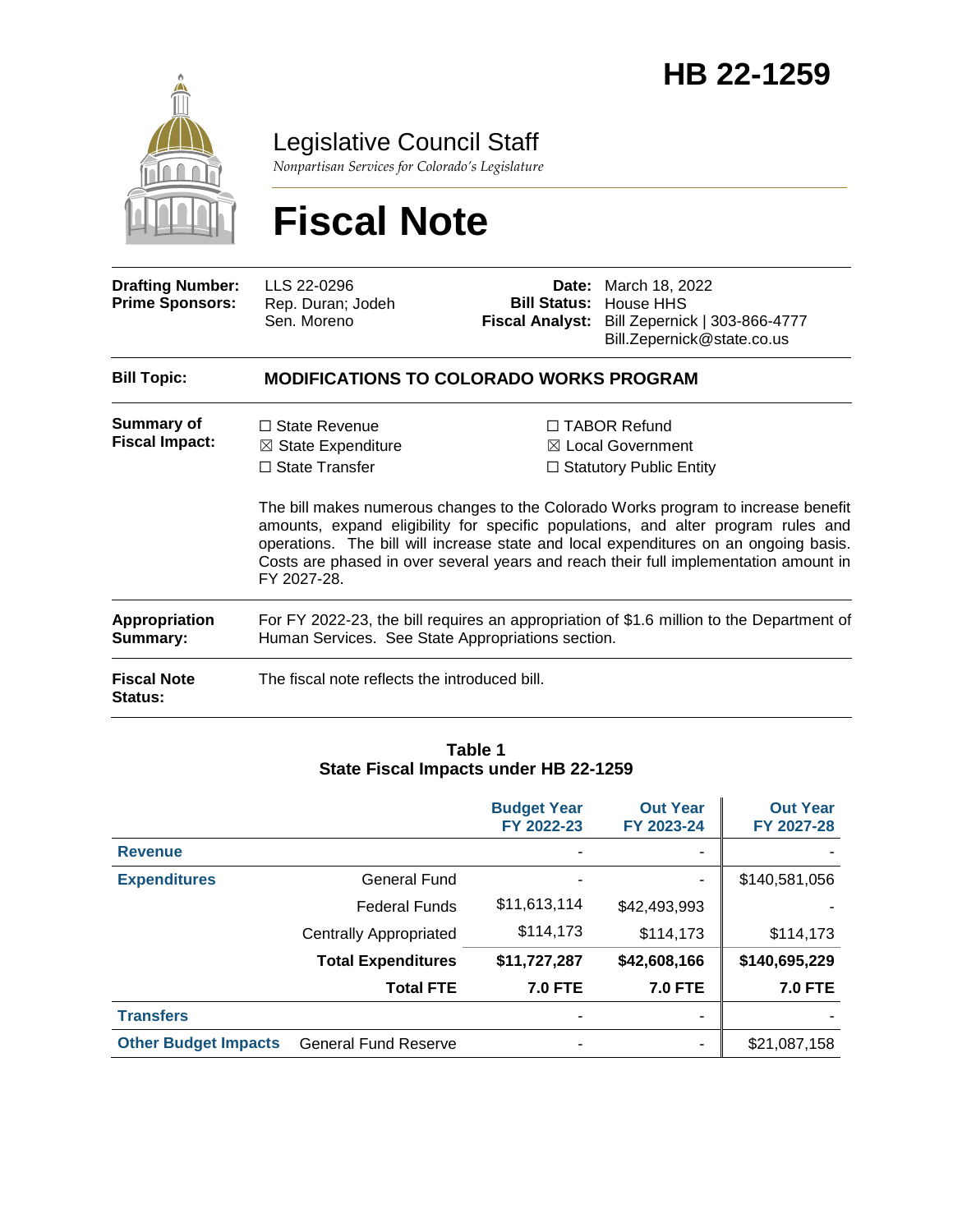### Page 2<br>March 18, 2022 **HB 22-1259**

### **Summary of Legislation**

The bill makes several changes to the Temporary Assistance for Needy Families (TANF) program known as the Colorado Works program in the Colorado Department of Humans Services (CDHS). The bill will increase program benefits, expand eligibility for specific populations, modify program rules and operations, and require new public outreach, data collection, and reporting. The changes in the bill are described in more detail below.

**Increased cash assistance benefits**. The bill requires monthly basic cash assistance payments under Colorado Works equal to 50 percent of the federal poverty level (FPL) by FY 2027-28. This increase is phased in over five years, with the bill specifying that the benefit amount must increase to:

- 32 percent of FPL in FY 2023-24;
- 37 percent of FPL in FY 2024-25;
- 41 percent of FPL in FY 2025-26;
- 46 percent of FPL in FY 2026-27; and
- 50 percent of FPL in FY 2027-28 and future years.

The bill requires that federal revenue, including funds available in state and county TANF reserve accounts, be used as the first source for implementing this benefit increase. The Joint Budget Committee (JBC) must review the amount of TANF reserves available each year, and if the balance of reserves is not sufficient to support the continuation of these benefits, the JBC is encouraged to appropriate General Fund for this purpose.

**Other benefit changes.** The bill makes several other changes that increase benefit amounts and the length of time Colorado Works participants may receive them. These changes include:

- exempting all income that a program participant earns in, at least, the first six months after starting employment from the program income limits and requiring that the CDHS adopt rules that reduce this income disregard over an undetermined period after the start of employment in a way that ensures that appropriate work supports remain available for the participant;
- requiring the CDHS to use the lowest monthly income conversion ratio for converting weekly and bi-weekly income to a monthly amount; and
- reducing to \$1 the amount that a person receiving cash assistance may be sanctioned for the first violation of program rules, compared to a minimum sanction of 25 percent of a household's assistance payment under current law.

**Expanded eligibility and exemptions.** The State Board of Human Services is required to establish new rules requiring counties to provide benefits beyond the program's current 60-month lifetime limit and to waive the program's work requirement if an applicant or program participant demonstrates good cause for doing so. In addition, the bill allows persons convicted of a drug felony on or after June 3, 1997, to receive benefits.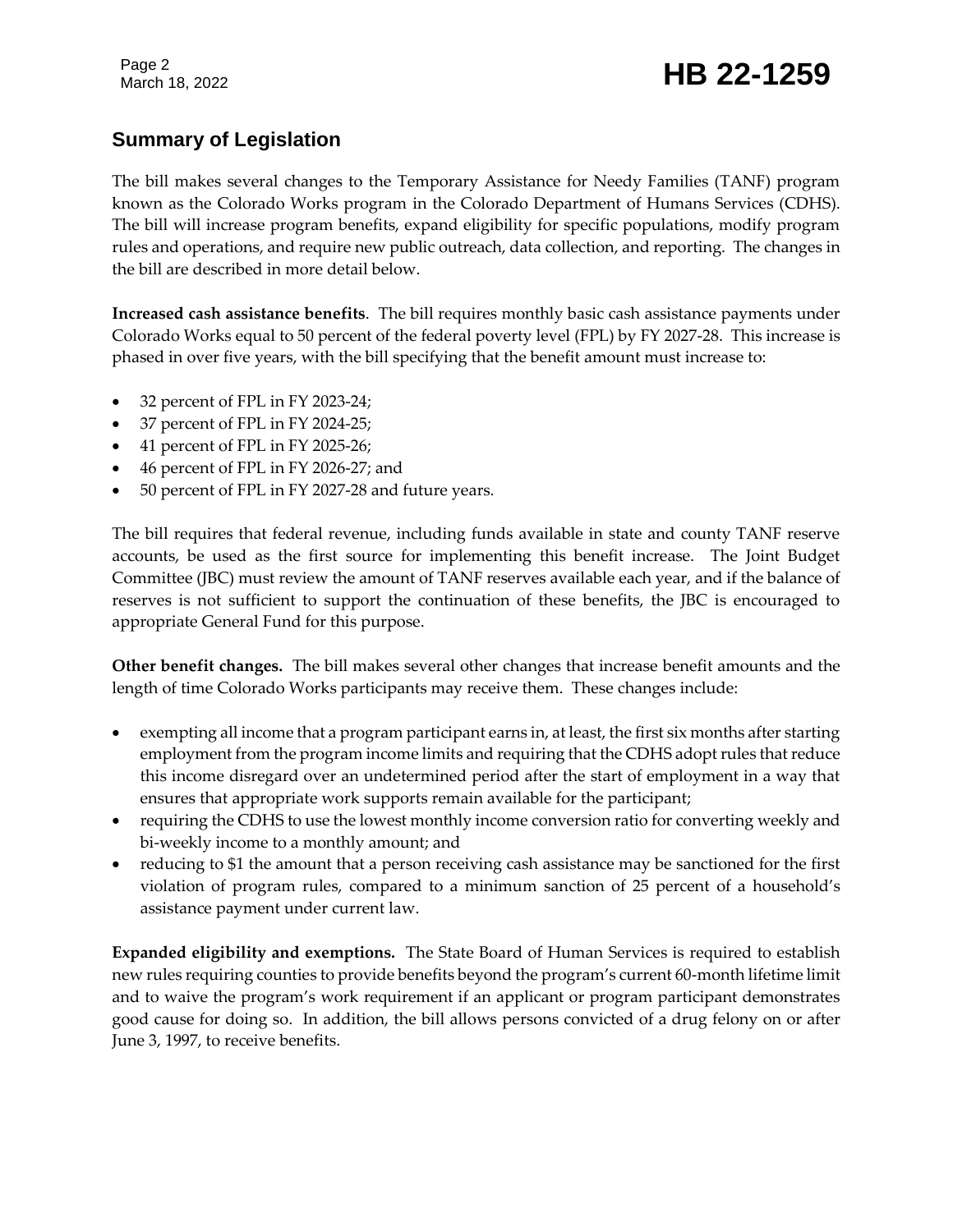### Page 3<br>March 18, 2022 **HB 22-1259**

**Program rules and operations.** The bill places several new program rules and operations requirements on the CDHS. First, the CDHS must annually review and update the standard of need for households receiving assistance under Colorado Works in relation to the state's economic conditions. Second, the bill encourages the CDHS to align Colorado Works redetermination and verification timelines with other public assistance programs. Third, the board is charged with ensuring compliance with the federal work participation rate when establishing the priorities for exemptions to the lifetime eligibility limit and work requirement (discussed above).

**Outreach and training.**The CDHS is required to create an outreach plan, with input from counties and stakeholders, to promote program access among eligible Coloradans. The bill specifies requirements for this outreach plan, including strategies for reaching diverse populations and information on program processes. Further, the bill requires the CDHS to provide comprehensive program training to county workers, along with toolkits, manuals, and other materials for county staff, applicants, and participants, including information about child care assistance, education, and work requirements, and other means to help participants meet their goals.

**Program data and reporting.** The bill requires the CDHS to monitor counties' workload impacts due to the administration of the Colorado Works program. Additionally, the CDHS will consult with counties to determine if additional funding is required to maintain or improve staffing levels. The bill encourages counties to contact program participants for exit interviews and inform the CDHS of any potential rule changes to enhance the client experience. Lastly, the bill requires the CDHS to report to the General Assembly in its annual SMART Act hearing, various data about program participants specified in the bill, and information gathered through surveys and exit interviews.

#### **Background**

Colorado Works is the state's implementation of the federal TANF program and is funded through a federal block grant to states. Colorado has received a flat \$136.1 million TANF block grant since 1996. The program is overseen by the CDHS and administered by counties in Colorado. Most of the annual TANF block grant (\$128 million) is allocated to counties, which are required to provide local matching funds of 20 percent. About \$150 million in federal and county funds supports the Colorado Works program. Each county receives an annual allocation, based on a formula, to administer the program, provide monthly cash assistance to eligible households, and provide support services to help recipients meet their employment goals.

Federal rules allow unused TANF funds to be held in reserve by both the counties and the state. County reserves consist of unused funds from the county's annual allocation. Current law limits county reserves to 40 percent of a county's allocation or \$100,000, whichever is higher. The state's reserve consists of unappropriated and unexpended TANF funds, including any funds that revert from the counties over the statewide cap.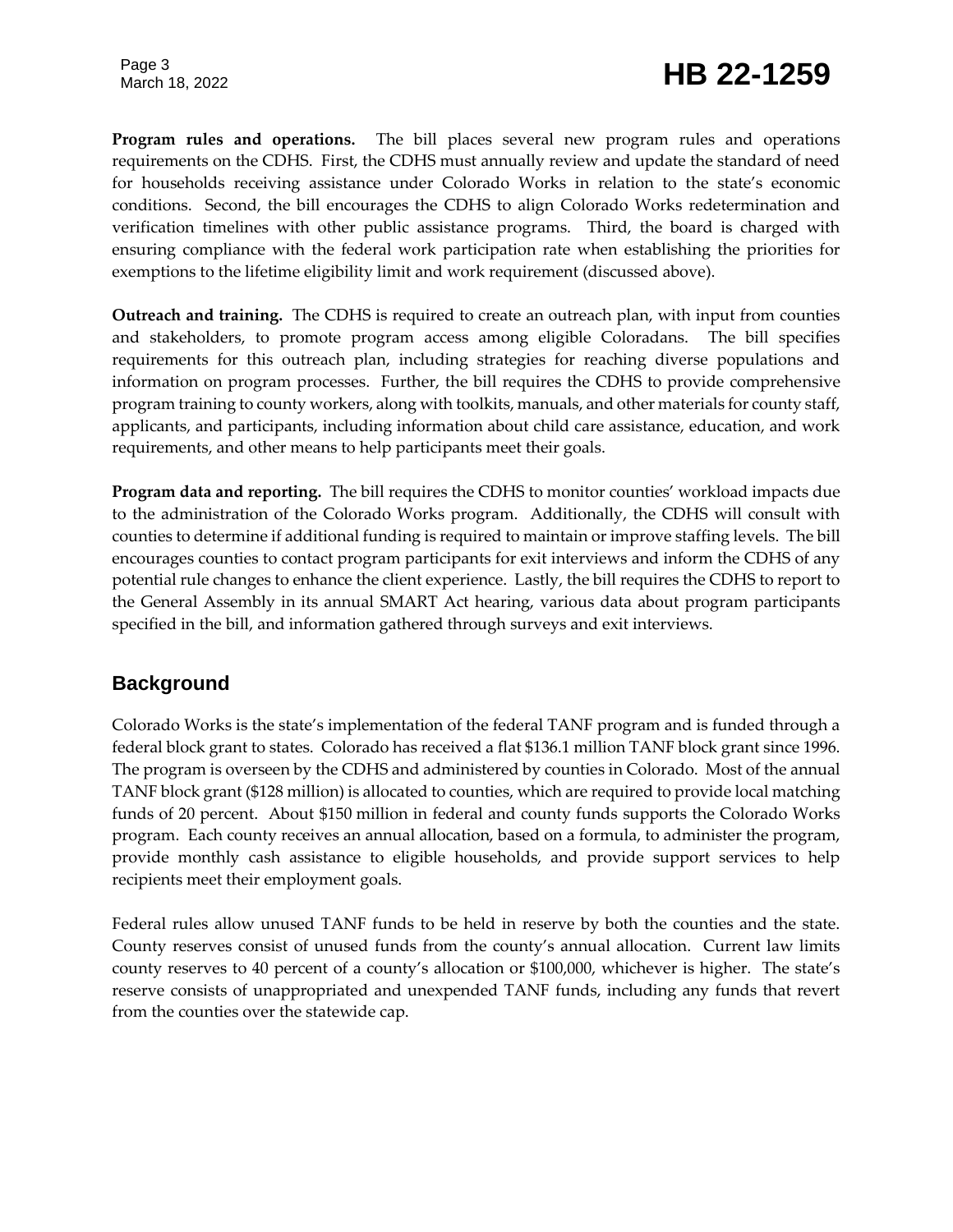### Page 4<br>March 18, 2022 **HB 22-1259**

#### **Assumptions**

**Basic cash assistance.** The average basic cash assistance award is currently \$508 per month, equal to about 27 percent of the FPL. This benefit amount is expected to increase to the following amounts, after accounting for the phased-in increase to 50 percent of the FPL in FY 2027-28 specified in the bill and an assumed 2.0 percent annual increase in the FPL thresholds:

- \$627 in FY 2023-24;
- \$739 in FY 2024-25;
- \$835 in FY 2025-26;
- \$955 in FY 2026-27; and
- \$1,060 in FY 2027-28.

**Program caseload.** It is assumed that about 14,000 households per month will receive basic cash assistance in FY 2022-23. This number is assumed to increase to 15,000 households in FY 2023-24 and 16,000 in FY 2024-25 and future years. These amounts are informed by FY 2019-20 actual caseloads and account for future increases as the impact of federal pandemic assistance wears off, cases return to historical norms, and the impact of increased outreach under the bill. Other policy changes under the bill that increase caseload are also assumed to grow at a similar rate. Additional detail on increased caseload from policy changes in this bill is provided in the State Expenditures section below.

**Rulemaking and implementation.** The fiscal note assumes that the CDHS will require around six months to conduct rulemaking and make necessary computer system changes concerning waivers and modifications in program eligibility. Therefore, caseload impacts are assumed to start on January 1, 2023. The increase in the cash assistance amount is assumed to take effect on July 1, 2023.

**Available TANF reserves and use of General Fund.** As specified in the bill, state and county TANF reserves will be used first to cover the increased costs of the bill. It is estimated that \$78 million is available in the state TANF reserve and about \$60 million in county reserves. These reserves are assumed to support the costs in the bill for the first three years, and that General Fund will be required starting in FY 2025-26. While the bill only encourages future appropriations from the General Fund, the fiscal note estimate assumes that the bill will be fully funded to support the changes proposed by the bill, even after TANF reserves are exhausted.

#### **State Expenditures**

The bill increases state expenditures in the CDHS by \$11.7 million in FY 2022-23 and \$42.6 million in FY 2023-24. Costs will continue to increase until the bill is fully implemented in FY 2027-28, when costs are projected to increase by \$140.7 million. Costs, shown in Table 2 and detailed below, are paid with federal funds for the first three years; starting in FY 2024-25, General Fund will be required.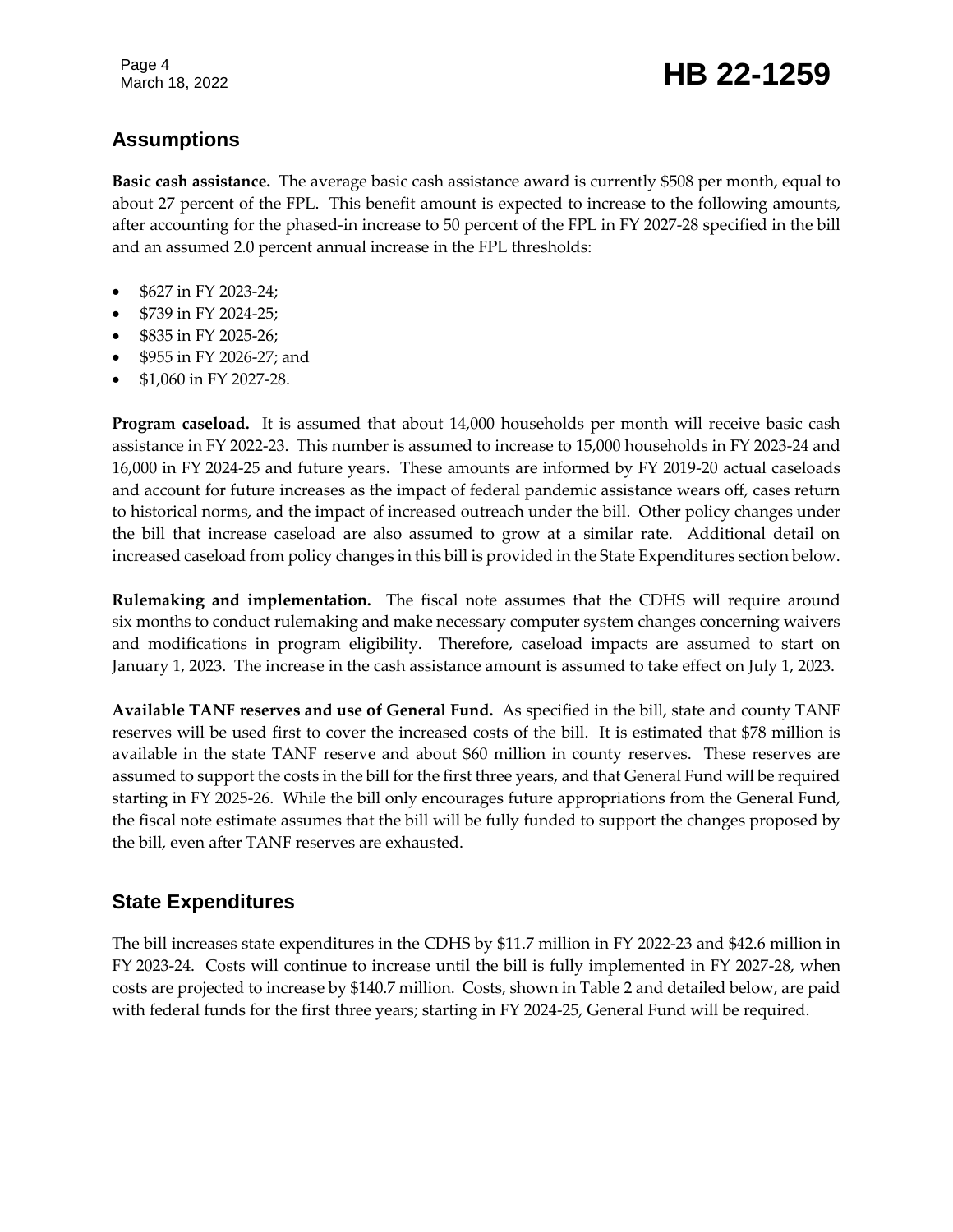### March 18, 2022 **HB 22-1259**

|                                           |                   | FY 2022-23     | FY 2023-24     | FY 2027-28     |
|-------------------------------------------|-------------------|----------------|----------------|----------------|
| <b>Personal Services</b>                  |                   | \$491,075      | \$491,075      | \$491,075      |
| <b>Operating Expenses</b>                 |                   | \$9,450        | \$9,450        | \$9,450        |
| <b>Capital Outlay Costs</b>               |                   | \$43,400       | ۰              |                |
| <b>CBMS Upgrades</b>                      |                   | \$1,066,400    | ٠              |                |
| Basic Cash Assistance <sup>1</sup>        |                   | \$6,252,789    | \$38,243,468   | \$136,330,531  |
| <b>County Administration</b>              |                   | \$3,750,000    | \$3,750,000    | \$3,750,000    |
| Centrally Appropriated Costs <sup>2</sup> |                   | \$114,173      | \$114,173      | \$114,173      |
|                                           | <b>Total Cost</b> | \$11,727,287   | \$42,608,166   | \$140,695,229  |
|                                           | <b>Total FTE</b>  | <b>6.3 FTE</b> | <b>7.0 FTE</b> | <b>7.0 FTE</b> |

**Table 2 Department of Human Services Expenditures under HB 22-1259**

*<sup>1</sup>See Table 3 for a breakdown of these costs.*

<sup>2</sup>*Centrally appropriated costs are not included in the bill'*s appropriation.

**Personal services.** CDHS requires 7.0 FTE to implement the bill. The staff includes 2.0 FTE for policy advisors to create data reporting standards for counties, analyze data and information provided by counties, coordinate with stakeholders, develop reports, and provide information through the SMART Act; 3.0 FTE for marketing and communications specialists to implement the bill's outreach and engagement requirements, conduct training, and provide technical assistance to counties; and 2.0 FTE for research analysts to evaluate county workload impacts, track caseload data and trends, and conduct other analyses under the bill. Costs for this FTE include personal service costs, standard operating, and capital outlay costs, as shown in Table 2.

**Colorado Benefits Management System (CBMS).** This bill requires 8,600 hours of contract computer programming to modify CBMS at a rate of \$124 per hour, which increases costs by \$1,066,400 in FY 2022-23. While CDHS receives an annual appropriation for a set amount of CBMS programming each year (CBMS pool hours), the fiscal note assumes that modifications of this scope cannot be conducted within this existing appropriation. Funding for CBMS is reappropriated to the Office of Information Technology.

**Basic cash assistance.** Spending on basic cash assistance to Colorado Works participants is expected to increase by \$6.3 million in FY 2022-23 and \$38.2 million in FY 2023-24. This amount will increase to about \$136.3 million in FY 2027-28 when the bill is fully implemented. These costs are summarized in Table 3 and described in more detail below. The phased-in increase to basic cash assistance benefit equaling 50 percent of the FPL, shown in the first row of Table 3, applies to the projected caseload under current law. The other eligibility changes discussed below and shown in Table 3 account for the projected change in caseload and the phased-in benefit increase.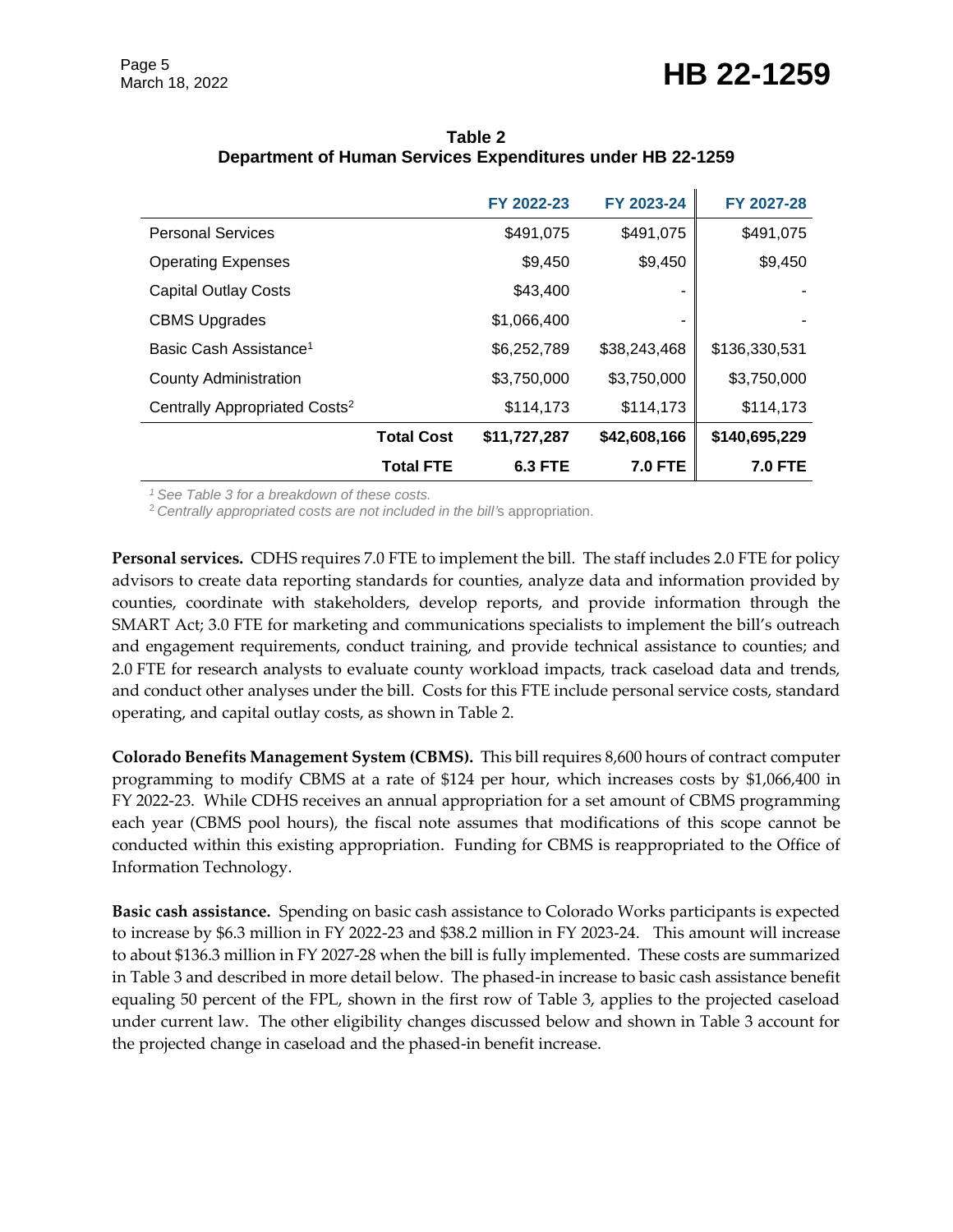## March 18, 2022 **HB 22-1259**

|                                       | FY 2022-23  | FY 2023-24   | FY 2027-28    |
|---------------------------------------|-------------|--------------|---------------|
| Phased-in Increase to Cash Assistance | ٠           | \$21,420,000 | \$105,984,000 |
| Income Disregard                      | \$3,505,200 | \$9,269,568  | \$16,720,440  |
| Work Requirement Hardship Waiver      | \$1,066,800 | \$2,821,500  | \$5,088,000   |
| 60-Month Lifetime Limit Waiver        | \$975,360   | \$3,235,320  | \$5,838,480   |
| <b>Reduced Sanctions</b>              | \$278,709   | \$368,480    | \$664,411     |
| Drug Felony Eligibility               | \$426,720   | \$1,128,600  | \$2,035,200   |
| <b>Total Cost</b>                     | \$6,252,789 | \$38,243,468 | \$136,330,531 |

**Table 3 Increased Basic Cash Assistance under HB 22-1259**

- *Increased cash assistance.* Increasing the basic cash assistance benefit as a percent of the FPL will increase costs by \$21.4 million in FY 2023-24, increasing over five years to \$106 million in FY 2027-28 when reaching the fully phased-in amount.
- *Income disregard.* The fiscal note assumes that about 16 percent of program participants, or about 2,300 participants per year, will enter the workforce and begin earning income that will place them over the limits for receiving basic cash assistance who would not otherwise qualify for the existing income disregard. It is assumed that this policy change, on average, will increase the length of time these participants receive benefits by six months. Actual costs may vary depending on rules promulgated by the CDHS to implement this new income disregard and current county practices.
- *Work requirement - hardship waiver.* Based on data provided by counties, it is assumed that 1,250 program participants exit the program monthly, either permanently or temporarily, due to not meeting the work requirement or due to other personal or family member health issues and other hardships. It is assumed that about 400 additional participants per month will qualify for a waiver under the bill. Some participants granted a work requirement waiver under the bill may have met the work requirement under the current law if the waiver was not available; no change in costs will be incurred in such instances. Actual costs will depend on waiver rules promulgated by the CDHS.
- *Lifetime limit waiver.* Based on data provided by counties, it is estimated that between 150 and 200 participants exit the program each month after reaching the 60-month lifetime maximum. It is assumed that half of these persons exiting the program will receive a waiver and continue on the program for an additional six months, the maximum allowed under the current Colorado Works rules. On average, this will increase the monthly average caseload by 320 participants in the first year under the bill, which will increase to around 460 persons per month as the caseload phases in and grows over time. The actual number of approved waivers and the length of time that benefits are extended will depend on waiver rules promulgated by the CDHS.
- *Reduced sanctions.* According to the counties, most participants who have their benefit reduced for failure to comply with program requirements come into compliance after the first time that sanctions are imposed under current law. It is assumed that program rules will continue to allow for more substantial sanctions on second or subsequent violations, and program participants will come into compliance following a second sanction if they do not do so after the minimal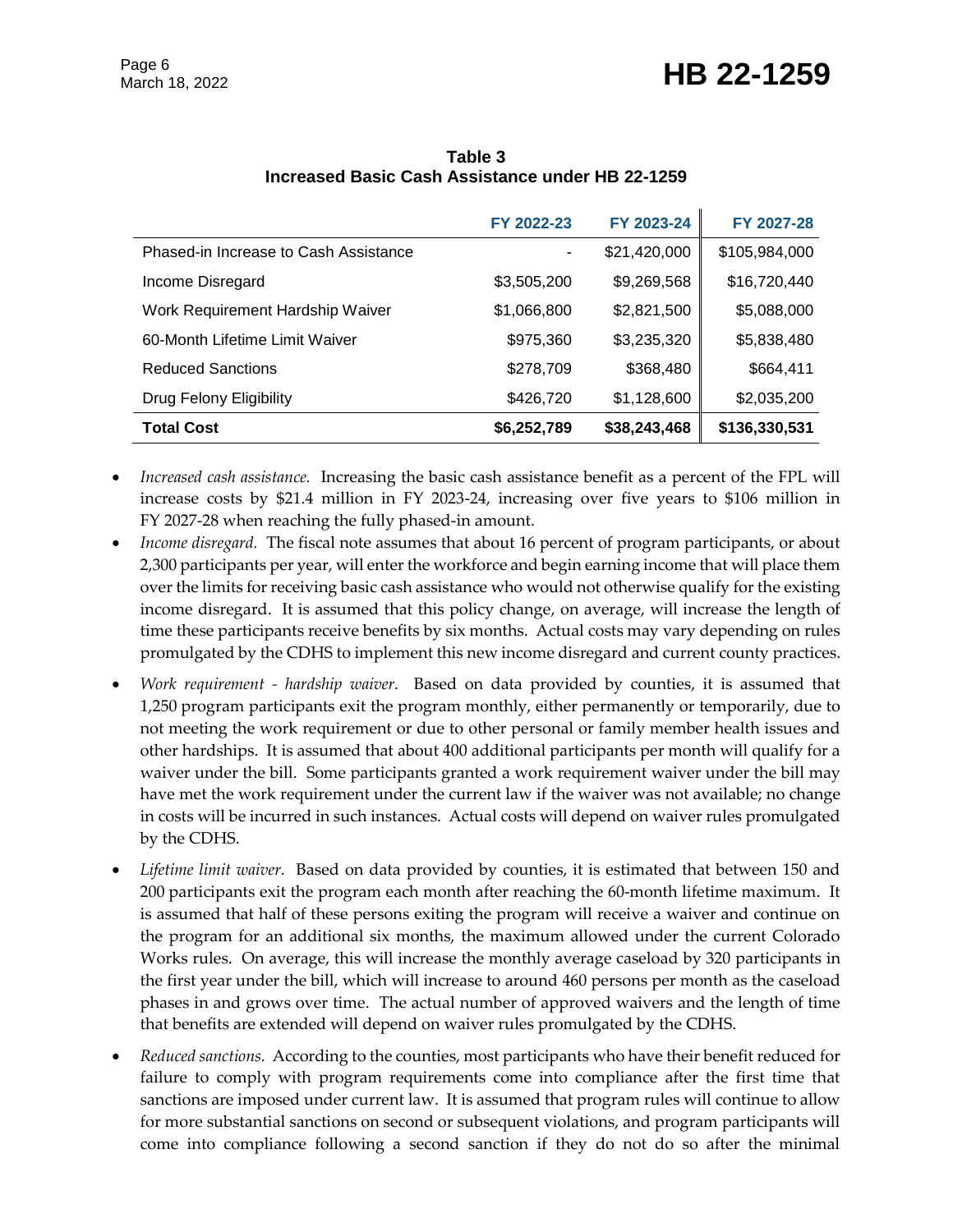first sanction under the bill. Therefore, based on available data, the fiscal note assumes that about 180 participants per month will have increased cash assistance from the lower sanction. The increased benefit is assumed to equal 25 percent of the average monthly benefit, reduced slightly by the \$1 sanction per participant sanction imposed by the bill.

 *Persons convicted of drug-related felonies.* Currently, persons previously convicted of a drug felony are not eligible for Colorado Works and are unlikely to apply; therefore, current data on persons who are rejected for this reason likely significantly underestimates the population that will become eligible under the bill. Preliminarily, the fiscal note assumes that expanding eligibility for persons with a drug-related felony conviction will increase the average monthly caseload by at least 1 percent, or between 140 and 160 persons per month. The actual increase will depend on outreach, information availability, and post-incarceration programs implemented by CDHS and counties.

**County administration.** The bill highly encourages county staff to conduct exit or follow-up interviews with program participants to collect data on the Colorado Works program's effectiveness and assign a caseworker to all program participants. After accounting for existing and new cases eligible under the bill for the Colorado Works program, the fiscal note estimates that counties will require approximately 50 new FTE, totaling \$3.75 million in new costs. It is assumed that the state will provide funding for these expenses. If funding is not provided, counties would either need to reduce other services or not meet the encouraged provisions of the bill.

**Centrally appropriated costs.** Pursuant to a Joint Budget Committee policy, certain costs associated with this bill are addressed through the annual budget process and centrally appropriated in the Long Bill or supplemental appropriations bills rather than in this bill. These costs include employee insurance and supplemental employee retirement payments, are shown in Table 2.

#### **Other Budget Impacts**

**General Fund reserve.** Under current law, an amount equal to 15 percent of General Fund appropriations must be set aside in the General Fund statutory reserve beginning in FY 2022-23. Based on this fiscal note, the bill is expected to increase the General Fund held in reserve starting in FY 2024-25. The bill will increase the reserve by \$21.1 million when fully implemented. Money held in reserve decreases the amount of General Fund available for other purposes.

#### **Local Government**

The bill will increase county government expenditures for providing basic cash assistance to Colorado Works participants and will require additional staff to implement the bill's requirements and other encouraged policies such as assigning cases to a caseworker and exit interviews. As described in the State Expenditures section above, county costs for increased benefits and county staff are assumed to be covered using federal funds in the first two years, including from county TANF reserves. In the third year and beyond, it is assumed that General Fund appropriations from the state will be provided to counties to cover some or all of these costs.